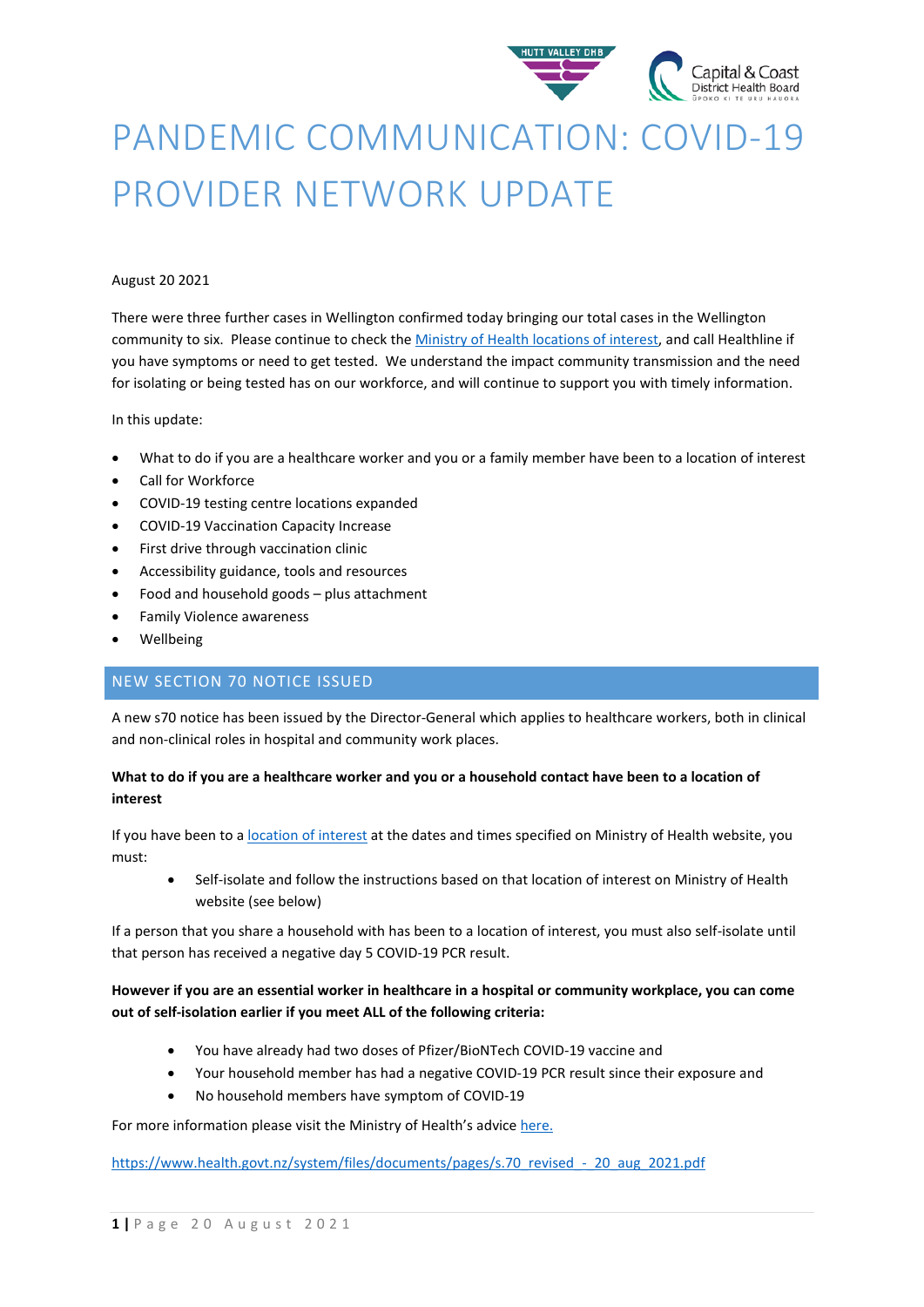

[https://www.health.govt.nz/our-work/diseases-and-conditions/covid-19-novel-coronavirus/covid-19-health](https://www.health.govt.nz/our-work/diseases-and-conditions/covid-19-novel-coronavirus/covid-19-health-advice-public/contact-tracing-covid-19/covid-19-contact-tracing-locations-interest)[advice-public/contact-tracing-covid-19/covid-19-contact-tracing-locations-interest](https://www.health.govt.nz/our-work/diseases-and-conditions/covid-19-novel-coronavirus/covid-19-health-advice-public/contact-tracing-covid-19/covid-19-contact-tracing-locations-interest)

TWO LEVELS OF ADVICE TO FOLLOW

Wellington [locations of interest](https://urldefense.com/v3/__https:/www.health.govt.nz/our-work/diseases-and-conditions/covid-19-novel-coronavirus/covid-19-health-advice-public/contact-tracing-covid-19/covid-19-contact-tracing-locations-interest__;!!A3teau8g8Q!AyCiz5ylDTigkDKgFYLtQguN5ellqpFKTXPmdkRQJM7gxXNh2iSnHYECetDOFS015PJ-$) have now been added to the Ministry of Health website. We recommend you check this site regularly.

You will note that there are now **two levels** of advice to follow. You must either:

- 1. Isolate at home for 14 days from the date of last exposure. Test immediately, and on days 5 and 12 after last exposure OR
- 2. Stay at home from the date of last exposure until you receive a negative day 5 test result.

# CALL FOR WORKFORCE

#### This is a repeat of information from yesterday's provider update.

Thank you for the great response we have had since yesterday. Demand is high and so is our need for authorised vaccinators, swabbers, and administrators at a number of existing and new sites across greater Wellington, and are looking for people who are able to step in to these roles over the next 2 weeks. Please note, we do not want to compromise any of your usual services which are still operating under Level 4.

Before offering, please be aware that:

#### **Vaccinators**

- We need authorised vaccinators. We are not able to offer training.
- Vaccinators are able to work at vaccination sites as well as their usual role.

#### **Swabbers**

- We need people with a clinical background who are able to swab, or who can be trained.
- Swabbers work ONLY in a community testing site. They cannot work in any other setting, so will need to move away from any existing work bubble for the duration.

#### **Administrators**

- Rapid training and orientation will be offered for these roles.
- Administrators at a community testing site cannot work elsewhere for the duration.

#### **If you are available:**

- Call 0800 829 935
- Email [2DHBCovidRecruitmentCCDHB@ccdhb.org.nz](mailto:2DHBCovidRecruitmentCCDHB@ccdhb.org.nz) (cc your line manager) and specify VACCINATOR or SWABBER or ADMIN in the subject line.
- Vaccinators will need to able to work shifts between 8am and 10pm
- Swabbers will need to be able to work shifts between 9am and 6pm

\* Note: A prescriber can vaccinate without specific vaccinator training.

The minimum required for administering COVID vaccine is the COVID-19 education for Prescriber Health Professionals – details here:

The COVID-19 education for Prescriber Health Professionals has now been merged with the COVID-19 authorised vaccinator education course. The Immunisation Advisory Centre provides open and free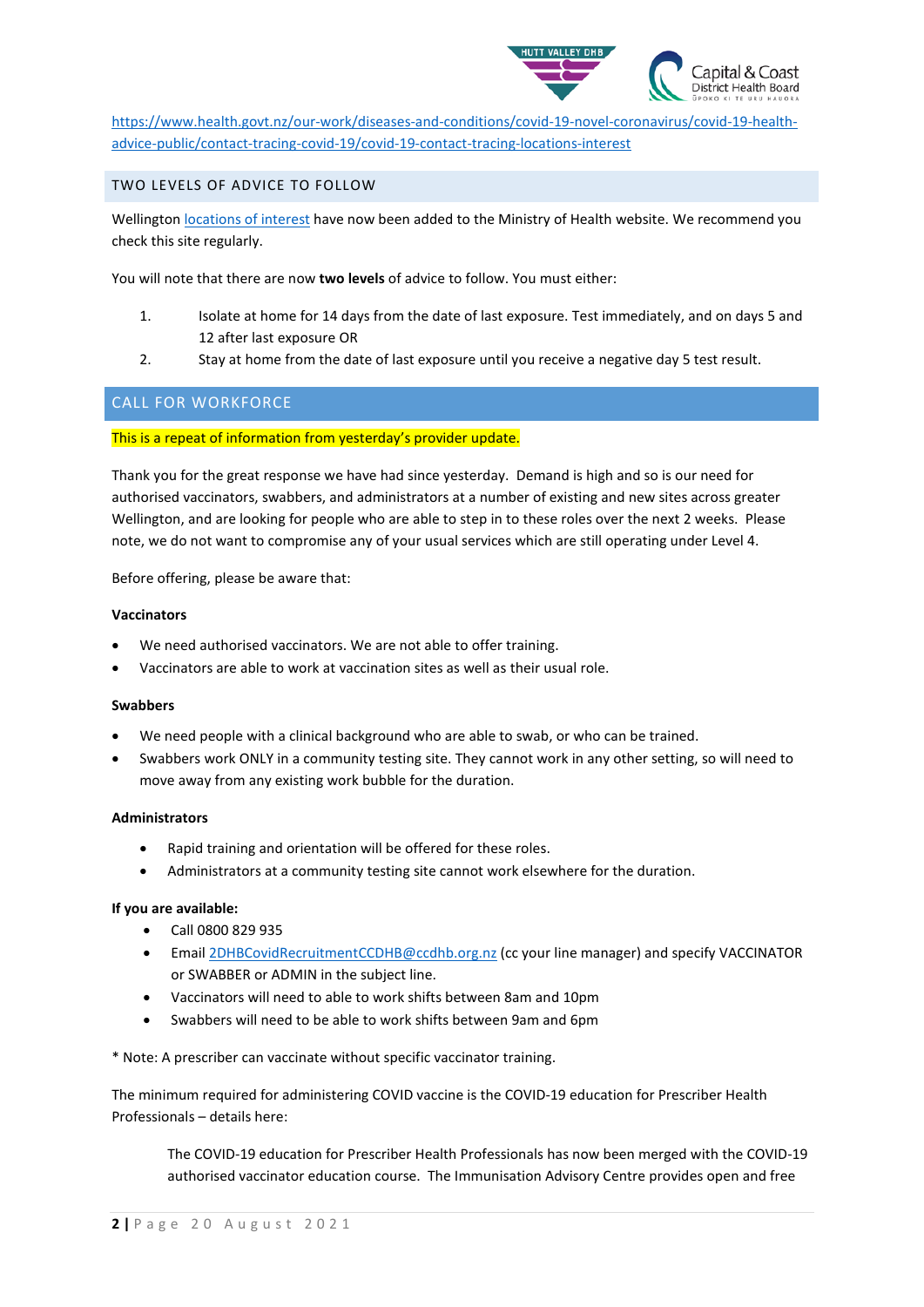

access to this course via our learning management system (LMS), IMAC Learning. [https://lms.immune.org.nz](https://urldefense.com/v3/__https:/aus01.safelinks.protection.outlook.com/?url=https*3A*2F*2Furldefense.com*2Fv3*2F__https*3A*2Flms.immune.org.nz__*3B!!A3teau8g8Q!C39b8QSUAqUJdRRpCMvoXd0v7w1FALDCOftOVNmUGl_RLtZbh95clhBEEQMM4f-WxGpB*24&data=04*7C01*7Clouise.poynton*40tuora.org.nz*7Cca9088ddac8048ccd97008d963972bbf*7C1d296a68adeb43608d91e8900a7fcdd8*7C0*7C0*7C637650323203213751*7CUnknown*7CTWFpbGZsb3d8eyJWIjoiMC4wLjAwMDAiLCJQIjoiV2luMzIiLCJBTiI6Ik1haWwiLCJXVCI6Mn0*3D*7C1000&sdata=TJL7x8MvOa1HpuzTaDQTSQmWJFJevRiBe7x75o8DCQk*3D&reserved=0__;JSUlJSUlJSUlJSUlJSUlJSUlJSUlJQ!!A3teau8g8Q!Am46xQt0OTDVBsLlOQpb8ASG3Vdp1pobOwWhd3CWHkiwky9Tgy1PubfeM95g1pSJQulS$)

Please create an account on IMAC Learning or log in if you are an existing user. The course can then be accessed from the Training Catalogue.

# COVID-19 TESTING LOCATIONS EXPANDED

As expected, we are seeing high demand for testing and stood up three new testing sites yesterday, with a further four testing sites planned.

- Te Papa 55 Cable Street open 9am to 6pm (booked appointments and walk ins)
- Lower Hutt Pop Up Riverbank Carpark open 9am to 9pm (booked appointments and walk ins)
- Hataitai Park Ruahine Street, Hataitai open 9am to 9pm (booked appointments and limited capacity for walk-ins)
- Sky Stadium Carpark open 9am to 9pm (booked appointments and limited for walk-ins)
- Whiteria Polytechnic, Porirua open 10am to 5pm. Sunday hours to be confirmed.

Further testing locations are planned dependent on staffing availability. We will keep you informed as details become available.

Full information around testing sites is available here.

Wellington[: https://www.healthpoint.co.nz/covid-19/wellington/](https://www.healthpoint.co.nz/covid-19/wellington/)

Hutt Valley:<https://www.healthpoint.co.nz/covid-19/hutt/>

#### COVID-19 TESTING NUMBERS

We are publishing the latest numbers for testing in our two DHB region[s on our websites](https://www.ccdhb.org.nz/our-services/covid-19-community-based-assessment-centres-cbacs/covid-19-testing-numbers/) and social media each day for the 24 hours prior. Today's numbers – 2,019 for CCDHB and 475 for HVDHB, making a total of 2,494 tests processed until midnight 19 August.

### COVID-19 VACCINATION CAPACITY INCREASE

We are also working to increase our vaccination capacity with extended days/hours and additional site. A number of our vaccination clinics are opening seven days.

Capital Gateway Vaccination Centre is now operating from Pipitea Marae, with increased space and capacity. Work continues on setting up and staffing the new vaccination centre at ASB arena in Kilbirnie and we will provide an update on opening day as soon as possible.

### ACCESSIBLE EVENTS

Accessible events for those with disabilities, impairments or long-term health conditions are still operating in Level 4. For more information about the schedule of events and how to book please read more here

### DRIVE THROUGH VACCINATIONS IN LOWER HUTT

The clinic at the Waiwhetu Sports Centre in Lower Hutt, run by Te Rūnanganui o Te Āti Awa ki te Upoko o Te Ika a Māui, trialled a drive-through vaccination centre today as part of innovating around Level 4 delivery. Three hundred and four people were booked.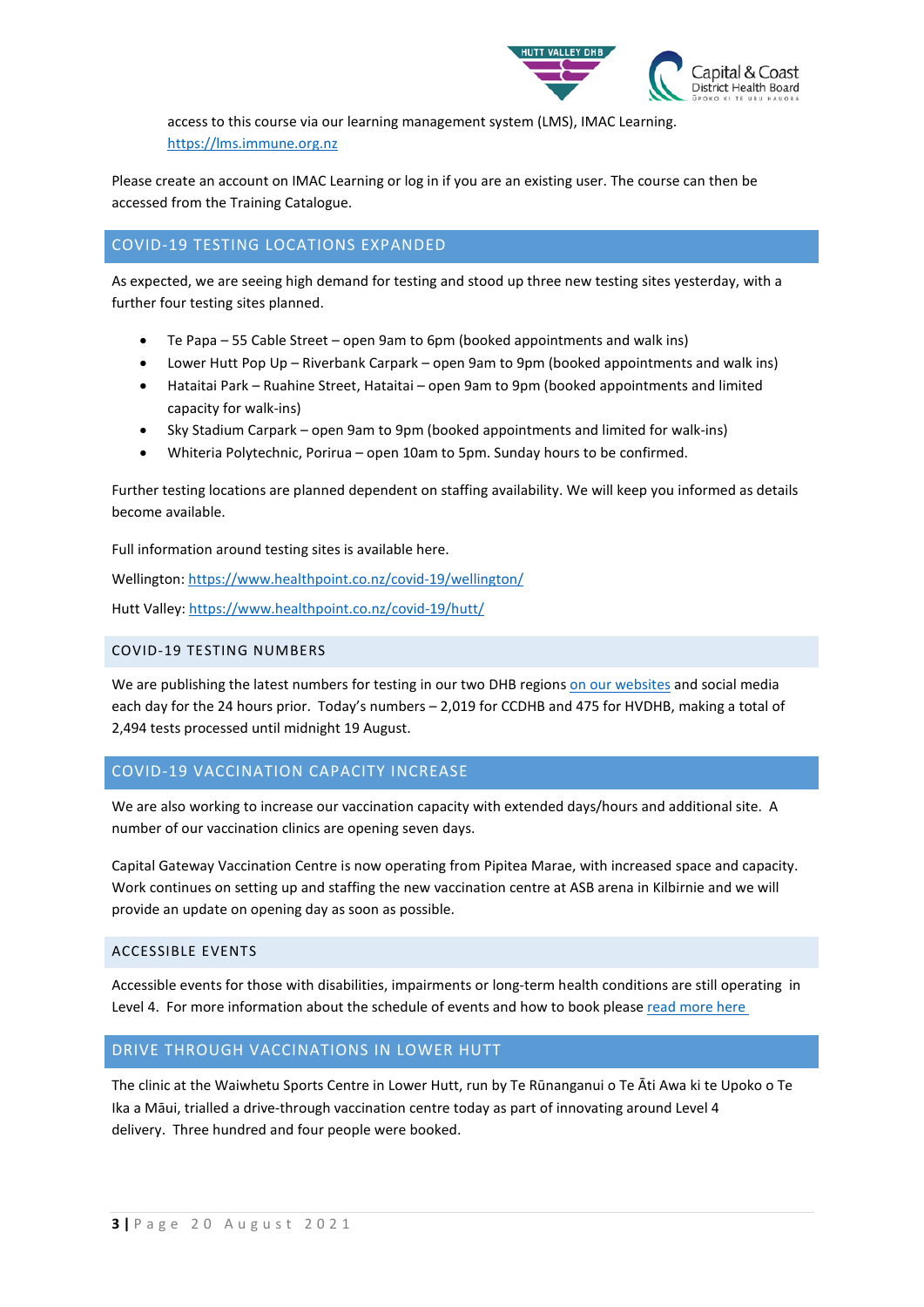

The line of cars were guided to four stations – first holding and releasing them to create an even flow, then to a tented admin centre, and on to the vaccination point where they were vaccinated through their car windows.

The final station was a numbered car park where they were given observation instructions and a wait of 20 minutes in their cars. Monitoring in observation was done at one observer for every three cars. The flow was constant and was able to cater for quite a few walk-ins as well. The same system will be in operation Sunday.



# ACCESSIBILITY GUIDANCE, TOOLS AND RESOURCES

Accessibility Guidance, tools and resources are now at all testing and vaccination sites, including the new pop ups, and we are happy to provide these to anyone interacting with public in essential healthcare. This includes NZSL signage, Deaf and Hard of Hearing communication cards, information about NZSL interpreting services, and posters and guidance for staff about making healthcare services accessible during Level 4.

We have also updated guidance for community members about what getting a vaccination, a COVID-19 test, and accessing healthcare and emergency services is like during Level 4 – what to do, what to expect, what the rules are) Email [Leo.Goldie-Anderson@ccdhb.org.nz](mailto:Leo.Goldie-Anderson@ccdhb.org.nz) to get those.

If anyone is concerned about accessibility to healthcare services, testing or vaccinations during Level 4, encounters problems, or hears complaints, we would like to know so we can follow up and improve. Again please email [Leo.Goldie-Anderson@ccdhb.org.nz](mailto:Leo.Goldie-Anderson@ccdhb.org.nz)

## FOOD AND HOUSEHOLD GOODS

Some clients and whanau may need assistance to access essential household goods, including food, through level 4 lockdown. Councils across our 2DHB region are still standing up resources and processes to provide